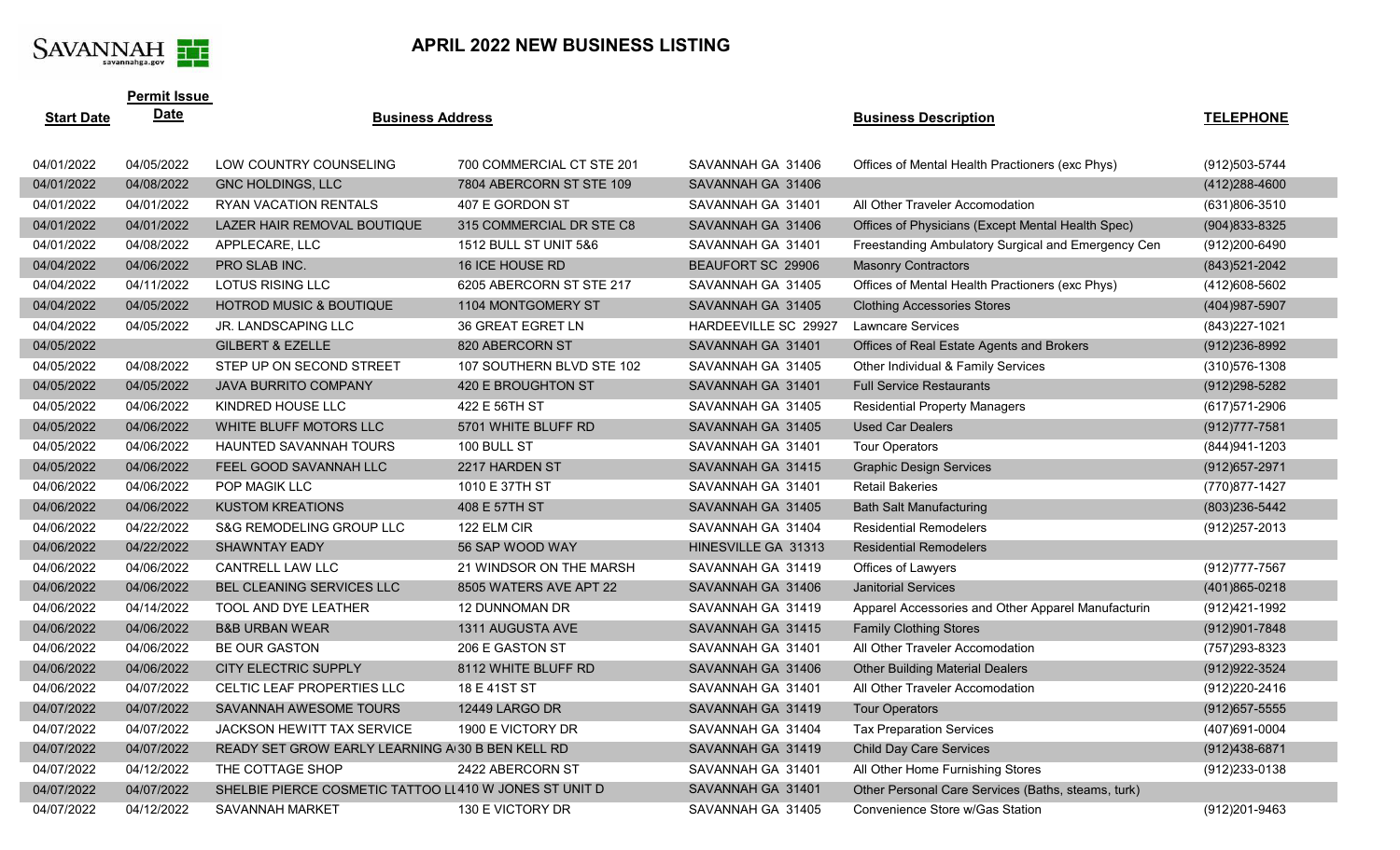| 04/07/2022 | 04/11/2022 | <b>DollarReel Rentals LLC</b>                           | 223 W BOLTON ST                                  | SAVANNAH GA 31401     | Other Comm & Ind Machinery & Equip Rental/Leasing         | $(551)655 - 1490$ |
|------------|------------|---------------------------------------------------------|--------------------------------------------------|-----------------------|-----------------------------------------------------------|-------------------|
| 04/07/2022 | 04/07/2022 | JACKSON HEWITT TAX SERVICE                              | 7010 SKIDAWAY RD STE 1                           | SAVANNAH GA 31406     | <b>Tax Preparation Services</b>                           | (407)691-0004     |
| 04/07/2022 | 04/07/2022 | JACKSON HEWITT TAX SERVICE                              | 14030 ABERCORN ST                                | SAVANNAH GA 31406     | <b>Tax Preparation Services</b>                           | (407) 691-0004    |
| 04/08/2022 | 04/08/2022 | <b>GEECHIE ROOTZ</b>                                    | 14045 ABERCORN ST STE 1306                       | SAVANNAH GA 31419     | All Other Miscellaneous Store Retailers                   | (912) 777-4688    |
| 04/08/2022 | 04/12/2022 | <b>TARA HAUNTED TOURS LLC</b>                           | 2226 E 41ST ST                                   | SAVANNAH GA 31404     | <b>Tour Operators</b>                                     | $(912)434 - 4181$ |
| 04/08/2022 | 04/25/2022 | <b>ISREALTY PROPERTIES LLC</b>                          | 1000 EISENHOWER DR STE J                         | SAVANNAH GA 31406     | Perishable Prepared Food Manufacturing                    | (914)419-5099     |
| 04/11/2022 | 04/12/2022 | NATURES PHARMA                                          | 8602 WHITE BLUFF RD                              | SAVANNAH GA 31406     | All Other Health & Personal Care Stores                   |                   |
| 04/11/2022 | 04/12/2022 | MAID2SERVE CLEANING, LLC                                | 180 WAVERLY WAY                                  | SAVANNAH GA 31407     | Janitorial Services                                       | (757) 912-2055    |
| 04/12/2022 | 04/12/2022 | <b>CE-YO MANN ENTERPRISE</b>                            | 507 E 34TH ST                                    | SAVANNAH GA 31401     | <b>Lawncare Services</b>                                  | (912)441-8870     |
| 04/12/2022 | 04/19/2022 | PALERMO'S MENSWEAR LLC                                  | 7804 ABERCORN ST STE 200                         | SAVANNAH GA 31406     | Men's Clothing Stores                                     | (912) 604-4148    |
| 04/12/2022 | 04/15/2022 | C LUXE BEAUTY BAR LLC                                   | 7370 HODGSON MEMORIAL DR STE C SAVANNAH GA 31406 |                       | <b>Beauty Salons</b>                                      |                   |
| 04/12/2022 | 04/14/2022 | TACO BELL #9919                                         | 2631 SKIDAWAY RD                                 | SAVANNAH GA 31404     | Limited-Service Restaurants                               | (352)805-9972     |
| 04/12/2022 | 04/12/2022 | <b>KT PACKING</b>                                       | <b>10 VERSAILLES CT</b>                          | SAVANNAH GA 31419     | <b>Janitorial Services</b>                                | (912) 217-7102    |
| 04/13/2022 | 04/12/2022 | SQUARE CITY PEDICAB, LLC                                | 300 DRAYTON ST STE K                             | SAVANNAH GA 31401     | <b>Taxi Service</b>                                       | (912) 856-1775    |
| 04/13/2022 | 04/14/2022 | TACO BELL #9920                                         | 14005 ABERCORN ST                                | SAVANNAH GA 31419     | <b>Limited-Service Restaurants</b>                        | (352)805-9972     |
| 04/13/2022 | 04/14/2022 | TACO BELL #9918                                         | 302 MALL BLVD                                    | SAVANNAH GA 31406     | Limited-Service Restaurants                               | (302)805-9972     |
| 04/13/2022 | 04/13/2022 | GUNPOWDER REVOLUTION LLC                                | 1 TIBET AVE                                      | SAVANNAH GA 31406     | <b>Sporting Goods Stores</b>                              | $(912)313 - 4218$ |
| 04/13/2022 | 04/13/2022 | CARTER'S LOVING HOME CARE, LLC                          | 10704 EGMONT RD                                  | SAVANNAH GA 31406     | Home Health Care Services                                 | (912) 996-4414    |
| 04/14/2022 | 04/19/2022 | CHATHAM ADAPTIVE SWIM, LLC                              | 10 MALL CT STE B                                 | SAVANNAH GA 31406     | Sports & Recreation Instruction                           | (912) 604-0437    |
| 04/14/2022 | 04/19/2022 | PARKSIDE PICNICS LLC                                    | 615 MONTGOMERY ST APT 125                        | SAVANNAH GA 31401     | <b>Party Planning Services</b>                            | (336) 262-9279    |
| 04/14/2022 | 04/14/2022 | M-10 DEMOLITION AND LAND CLERING 109 LIVE OAK WAY       |                                                  | SAVANNAH GA 31419     | <b>Site Preparation Contractors</b>                       | (912) 713-9833    |
| 04/14/2022 | 04/14/2022 | <b>J'S RAINBOW</b>                                      | 12 POSTON DR                                     | YEMASSEE SC 29945     | Other Direct Selling Establishments                       |                   |
| 04/14/2022 | 04/14/2022 | KABOB AND KABOB LLC                                     | 401 MALL BLVD UNIT C                             | SAVANNAH GA 31406     | <b>Full Service Restaurants</b>                           | $(912)228-8712$   |
| 04/15/2022 | 04/15/2022 | LINEAGE LOGISTICS, LLC                                  | 2375 TREMONT RD                                  | SAVANNAH GA 31405     | Refrigerated Warehousing and Storage                      | (248) 863-4326    |
| 04/15/2022 | 04/15/2022 | SYNOVUS SECURITIES, INC.                                | 330 MALL BLVD                                    | SAVANNAH GA 31406     | Investment Banking and Securities Dealing                 | (706) 641-3239    |
| 04/15/2022 | 04/15/2022 | ROBERT VARNER                                           | 2509 CRAIGSTON DR                                | COLUMBUS GA 31906     | Investment Banking and Securities Dealing                 |                   |
| 04/15/2022 | 04/15/2022 | <b>MIKE'S SEASONGINGS</b>                               | 1017 JEFFERSON SR LN                             |                       | CRYSTAL SPRINGS MS 39 Other Direct Selling Establishments | (407) 617-9446    |
| 04/15/2022 | 04/15/2022 | TANKSLEY'S REID & COMMERICAL SER'6100 WATERS AVE APT 17 |                                                  | SAVANNAH GA 31406     | <b>Residential Remodelers</b>                             | (912) 567-5738    |
| 04/15/2022 | 04/19/2022 | EUROPEAN WAX CENTER                                     | 318 MALL BLVD UNIT 300A                          | SAVANNAH GA 31406     | Other Personal Care Services (Baths, steams, turk)        | $(912)421-1144$   |
| 04/15/2022 | 04/19/2022 | RAINBOW INTERNATIONAL OF THE LOV61 SHINGER AVE STE 101  |                                                  | RIDGELAND SC 29936    | <b>Residential Remodelers</b>                             | (843) 612-0666    |
| 04/15/2022 | 04/15/2022 | SWEET GRACE BOUTIQUE                                    | 7085 DUNCAN BY PASS STE K                        | <b>UNION SC 29379</b> | Other Direct Selling Establishments                       | (864)441-4879     |
| 04/15/2022 | 04/15/2022 | C R STUFF INC                                           | 111 CARMEN ST                                    |                       | MELBOURNE BEACH FL 32 Other Direct Selling Establishments | (321) 794-4837    |
| 04/15/2022 | 04/15/2022 | <b>CCJM ENTERPRIZES, LLC</b>                            | 214 LAKEPOINTE DR                                | SAVANNAH GA 31407     | Offices of Real Estate Agents and Brokers                 | (843) 422-1427    |
| 04/15/2022 | 04/18/2022 | MK UPHOLSTERY                                           | 1709 FROST DR                                    | SAVANNAH GA 31404     | Reupholstery and Furniture Repair                         | (781) 363-3418    |
| 04/18/2022 | 04/20/2022 | SLOPPE TOPPEE LLC                                       | 416 W LIBERTY ST                                 | SAVANNAH GA 31401     | <b>Full Service Restaurants</b>                           | (770)375-6799     |
| 04/18/2022 | 04/19/2022 | ROOFING USA                                             | 701 E BAY ST STE 510                             | CHARLESTON SC 29403   | <b>Roofing Contractors</b>                                | (843) 242-3255    |
| 04/18/2022 | 04/20/2022 | <b>CRYSTALS ON CONGRESS</b>                             | 310 W CONGRESS ST                                | SAVANNAH GA 31401     | Pump and Pumping Equipment Manufacturing                  | (912) 234-6254    |
| 04/19/2022 | 04/21/2022 | ELEMENT TREE ESSENTIALS                                 | 101 W BROUGHTON ST                               | SAVANNAH GA 31401     | All Other Miscellaneous Store Retailers                   | (828) 781-8856    |
| 04/19/2022 | 04/20/2022 | LIVING EASY VACATIONS, INC.                             | 542 E TAYLOR ST                                  | SAVANNAH GA 31401     | All Other Traveler Accomodation                           | (203)417-1936     |
| 04/19/2022 | 04/20/2022 | A MENTORING GROUP, YOUTH TO ADUI4913 MEADOW AVE         |                                                  | SAVANNAH GA 31405     | Child and Youth Services                                  | (912)484-9427     |